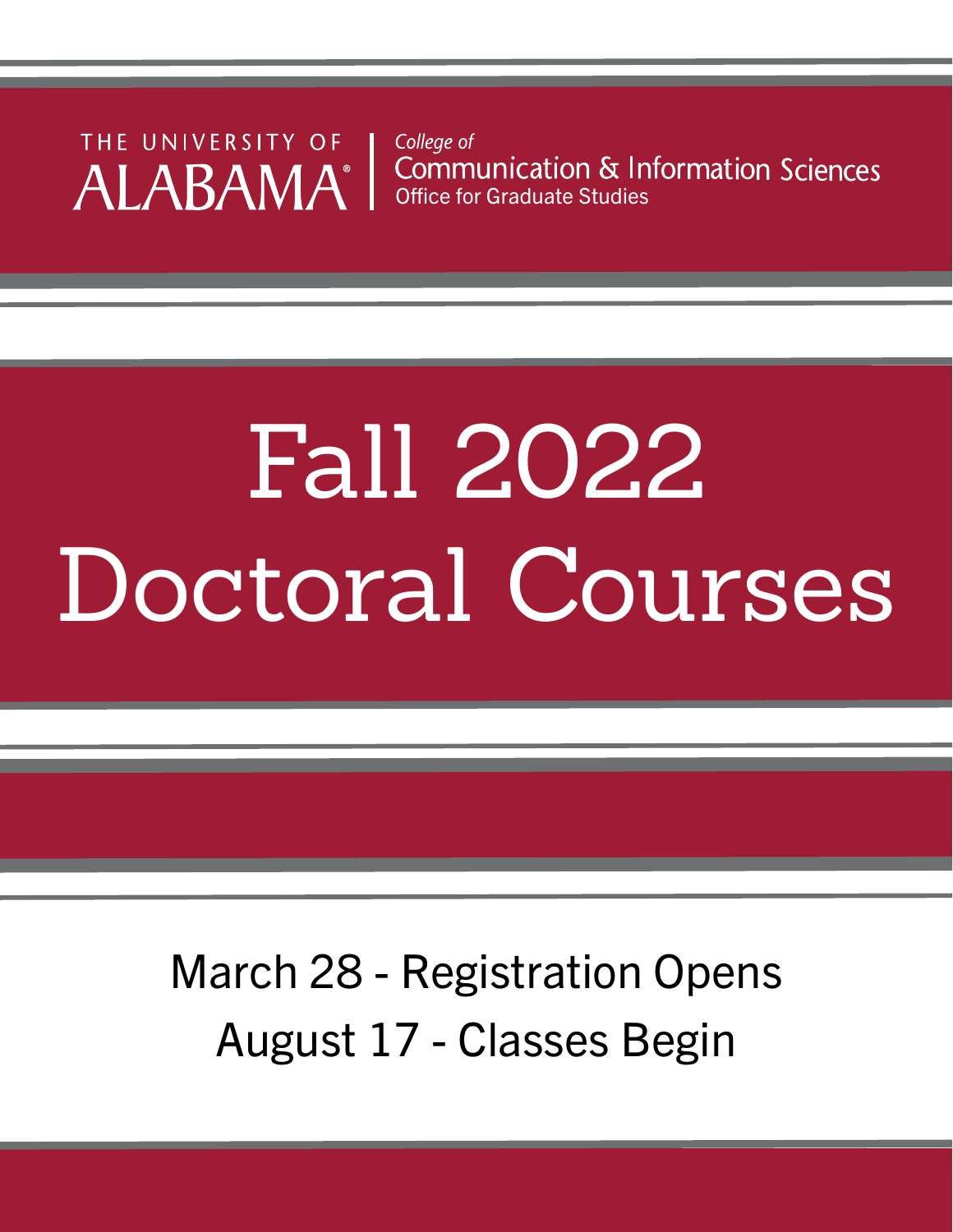CIS 603: Quantitative Research Methods Instructor: Dr. Seoyeon Kim

CIS 604: Mass Communication Theory Instructor: Dr. Nancy Brinson

CIS 605: Cultural and Critical Theory Instructor: Dr. Alyxandra Vesey

CIS 608: Qualitative Research Methods Instructor: Dr. Peter Jensen

CIS 609: Humanistic Research Methods Instructor: Dr. Kristen Warner

CIS 610: Foundations of Doctoral Study Instructor: Dr. Cynthia Peacock

#### CIS 650: Digital Political Communication Instructor: Dr. Josh Bramlett

Political communication occurs online for voters, campaigns, elected officials, and bureaucrats. This course will explore qualitative, quantitative, and rhetorical/critical literature on how voters, campaigns, elected officials, and political organizations navigate digital political communication environments. Students will learn about voter/citizen effects, digital political news, political campaign strategies, and other topics related to digital political communication. Particular focus will be given to strategic political communication from political campaigns, governmental agencies, members of Congress, and U.S. presidents and other political leaders. Special attention will be given to digital communication in the 2022 U.S. midterm elections. Research ideation and design will be a focus. Solo or collaborative research design related to the midterm elections will be encouraged. Students can pursue qualitative, quantitative, rhetorical, or critical lines of inquiry.

#### CIS 650: Community-Engaged Scholarship Instructor: Dr. Bharat Mehra

In the 21st century American universities and colleges are expected to integrate community engagement research in their scholarly pursuits to develop accountability and justify support of their various community stakeholders. The emerging practice of community engagement research represents a positive and progressive approach to build equitable partnerships between centers of higher learning and agencies external to the academic institutions. Graduate programs of communication and information and others across private and public sectors are seeking new opportunities in developing effective "howto" strategies and mechanisms in community engagement research while strengthening ties with their diverse constituencies. This seminar introduces students to current theoretical and applied community-based frameworks and approaches from the social sciences and allied disciplines to transform the "ivory tower" image of the academy. In the process, students develop a new theory-practice-impact discourse in their research that is deliberate, systematic, impactdriven, and action-oriented. Students gain experiential learning in the "doing" of community engagement research while developing individually tailored projects that incorporate elements of organizational portfolio design, strategic planning, community assessment, consumer behavior, market segmentation, and civic responsibility. They develop community engagement research that is inclusive and participatory in designed initiatives that also further social justice and social equity in multidisciplinary scholarship.

#### CIS 650: Web 3.0/ Artificial Intelligence in Strategic Communication Instructor: Dr. Eyun-Jung Ki

We are entering the era of artificial intelligence and Web 3.0 (metaverse), which are the next big things. This course discusses fundamental ideas about how these technologies will impact individuals, communities, societies, countries, and the globe. In this course, you will learn about the roles and values of strategic communication in this new era.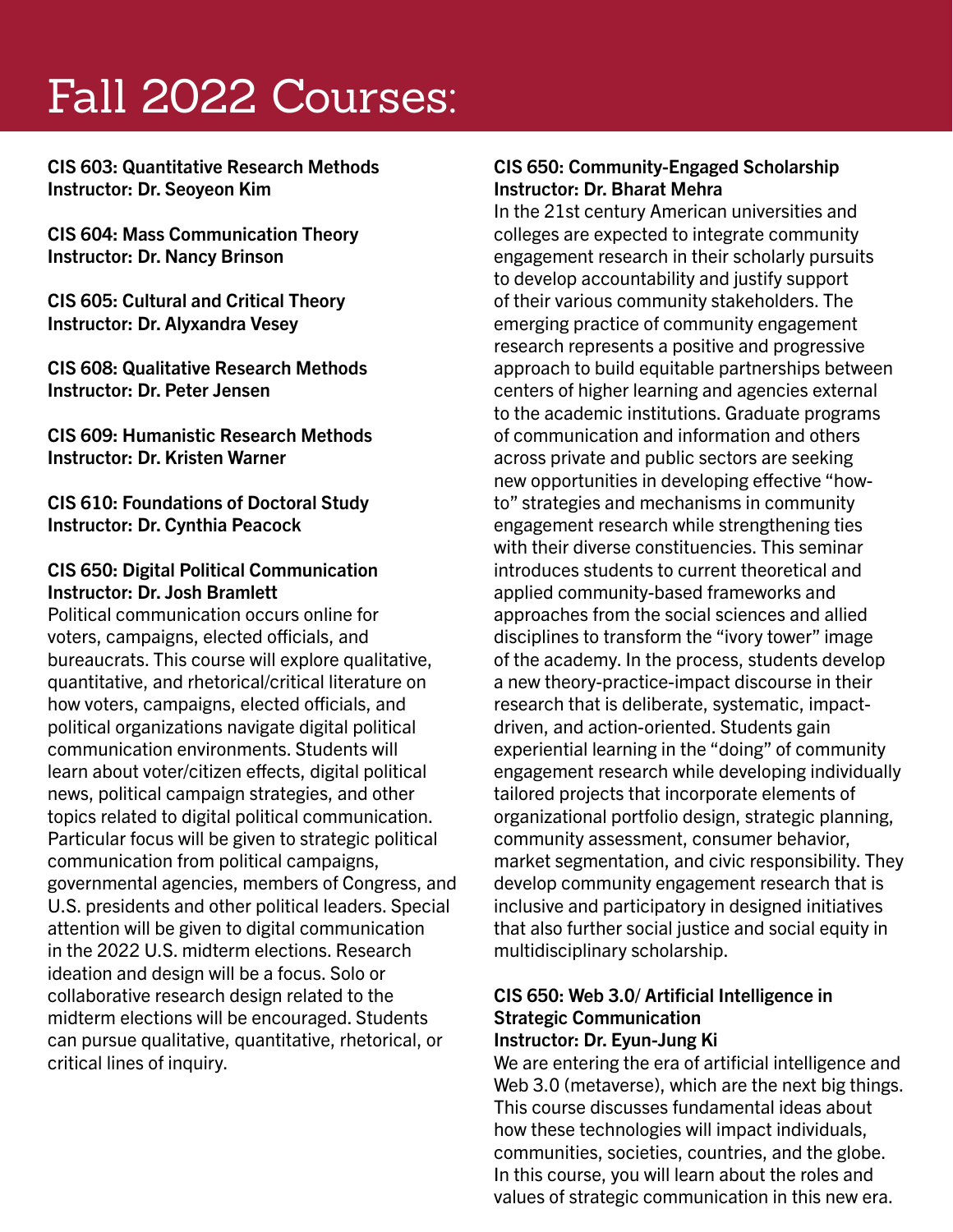#### CIS 651: Interpersonal Approaches to Health Instructor: Dr. Heather Carmack

Health communication is an inherently interpersonal process, be it from how we share information with others to how we seek support from others during times of need. This graduate seminar explores the major interpersonal issues related to health communication, focusing on both classical and contemporary perspectives. The class focuses on key health communication issues, including patient understanding and perspectives of health experiences, patientprovider interactions, social support, and death and end-of-life communication, as well as unique communication events, such as breaking bad news, doorknob disclosures, and medical advice. Woven throughout the units are major health communication theories used in the study of interpersonal health communication, including uncertainty management, communication privacy management, multiple goals theory, and troubles talk. Students will complete a research-based project for this class (qualitative, quantitative, or rhetorical methods welcome).

#### CIS 665: Communication Message Analysis Instructor: Dr. Cory Armstrong

Remember McCluhan's phrase "the medium is the message?" This seminar will examine how media messages are developed, manipulated and distributed through government, commercial and alternative systems. Focusing on macrolevel theories, such as Critical Race Theory, Structural Pluralism, and the Spiral of Silence, we'll look at how media messages are produced and distributed, along with how social groups and marginalized communities may differ in their expectations, trust and needs of media outlets. What these theories have in common is the notion of power—who has it, who doesn't and what are the media outcomes of those power differentials. The final project of the class will include a qualitative or quantitative content analyses that can be completed during the term of the class.

#### CIS 662: Mediated Interpersonal Communication Instructor: Dr. Leah LeFebvre

This seminar is designed to provide an overview of foundational and contemporary mediated interpersonal communication and relationship research. Students will read, discuss, synthesize, visualize, and advocate positions regarding relevant studies in communication and other disciplines to develop a cutting-edge understanding of technological applications. We will review modern conceptions of interpersonal, mass, and masspersonal communication. Students will develop a repertoire of practical research, theories, and scholars related to mediated interpersonal communication. We will cover historical, contemporary, and futuristic approaches to mediated interpersonal communication (including computer-mediated and mobile media communication). We will examine conceptual and theoretical approaches including (but not limited to) -- media richness, channel expansion, warranting theory, hyperpersonal interactions, social networking, affordances, modality switching, media multiplexity, self-presentation, relationship development, maintenance, dissolution models, and virtual relationship memory. Additionally, we will explore new lexicons associated with emerging technological and communication phenomena – catfishing, ghosting, phubbing, sexting, etc. We will also discuss related topics with a focus on understanding mediated communication publication outlets, developing a conference presentation, and preparing a manuscript for the publication process. Students will complete the semester with two tangibles: (1) original theorybased research project manuscript and (2) conference ready presentation.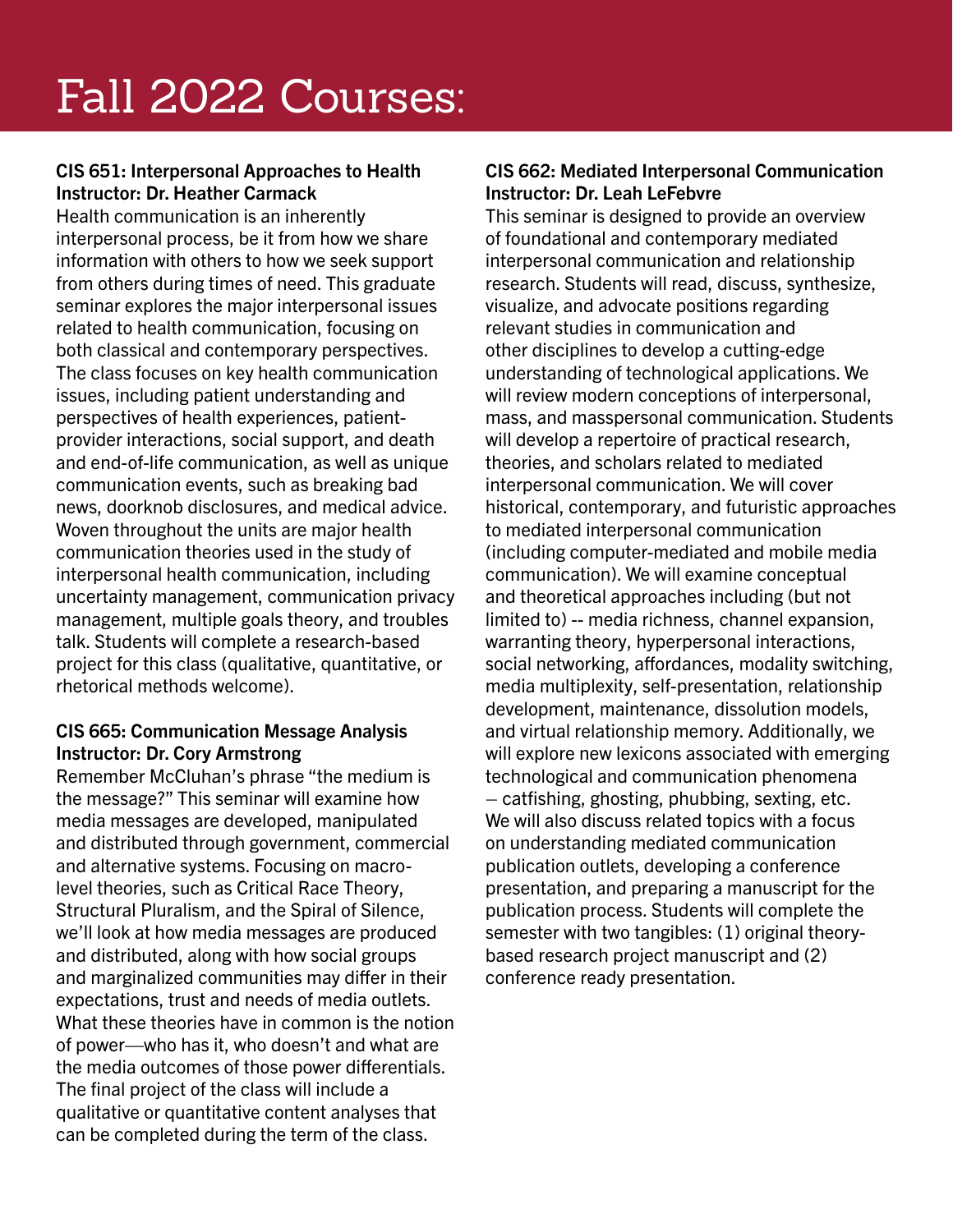#### CIS 681: Computational Research Methods Instructor: Dr. Brian Britt

This course introduces basic computational approaches for social scientific research, emphasizing the use of R and Python to collect, organize, and analyze data. Students will learn how to create and manipulate variables, use conditional statements and functions, obtain descriptive statistics, develop a variety of visualizations, and perform both quantitative and qualitative analyses.

#### CIS 683: Advanced Topics Emerging Media Technology Effects

#### Instructor: Dr. Jiyoung Lee

Given the development of media technologies, understanding how emerging media is changing the ways that individuals process the content (ranging from news, campaigns, general social media messages, etc.) is important than ever before. This seminar covers theoretical frameworks concerning media and communication processes and effects, focusing on emerging media technologies (e.g., artificial intelligence, augmented reality). Students will also be able to link traditional media theories to the emerging media environment. Therefore, this course is designed to help students connect theories with current media environments, so that students can develop the existing theories from their own perspectives. This course reviews seminal studies in the emerging media field and integrates a discussion of theorizing mediated communication with critical reflections on methodologies and theoretical reasonings. By the end of this course, students will be able to build up independent thinking to conduct their own research, which can move current communication/media field forward.

LS 622: Collaboration Through School Libraries Instructor: Dr. Steven Yates

LS: 655: Book Artifact Materiality Text Instructor: Dr. Jeff Weddle